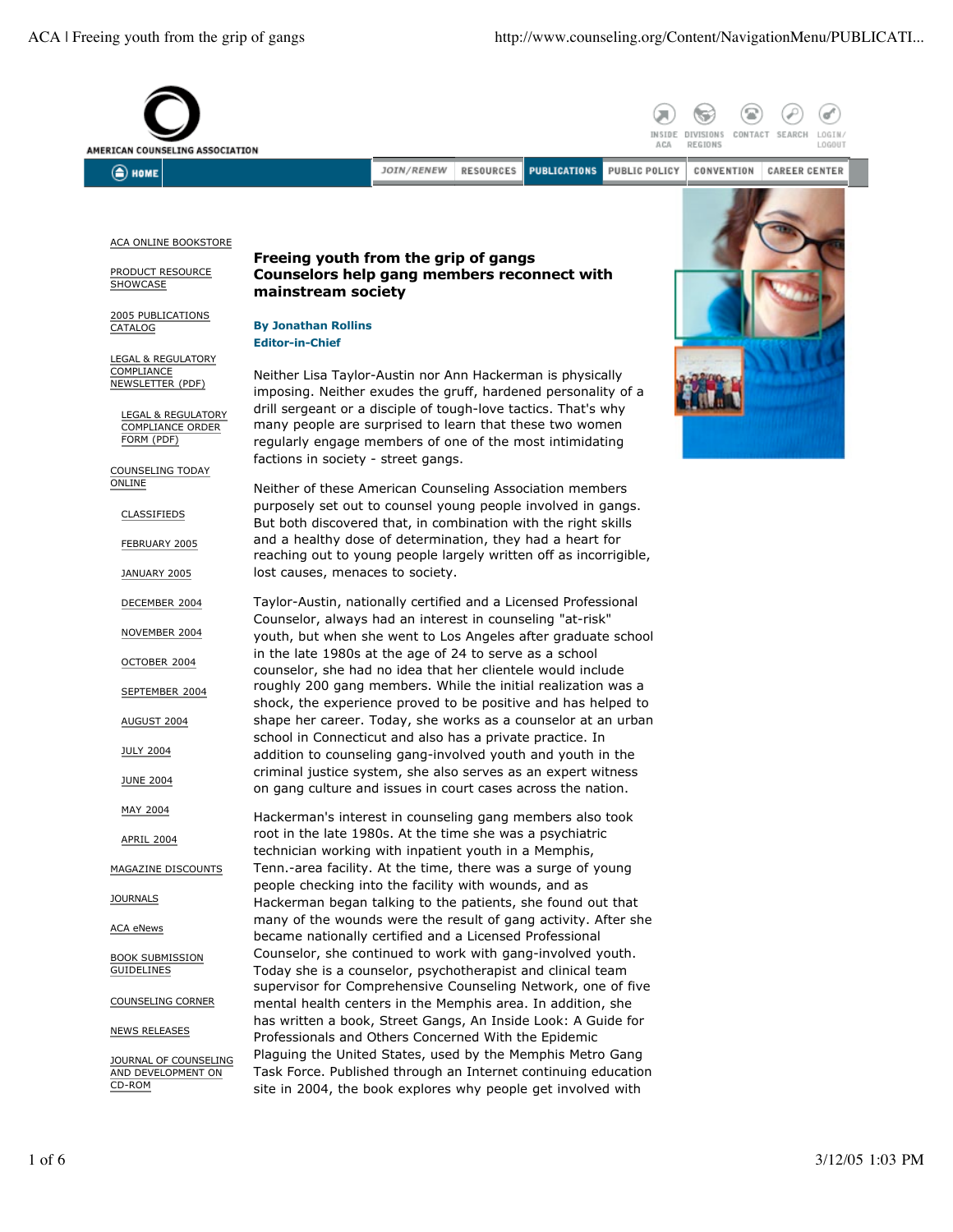#### ADVERTISING RATES

CHOOSING A GRADUATE PROGRAM

BOOK PROPOSAL

gangs; the hand signs, lingo and graffiti that are part of gang culture; and methods of gang prevention and intervention.

### **Why young people are drawn to gangs**

The appeal of a gang isn't readily apparent to most adults (or many young people) who cast a wary eye on the whole subculture. But the reasons for joining are "as diverse as the number of kids out there," Taylor-Austin said. One common denominator, she said, is that "All kids want to belong to something bigger than themselves."

Some young people are attracted to the perceived or real power that comes from gang involvement, she said, while others are drawn to the risks involved when committing crimes or carrying out some other gang activity. These thrill-seekers know that they aren't making good choices and even understand the possible consequences of their actions, she said, "but they love the rush of it. It's almost like an addiction."

Other gang-involved youth are simply searching for a way to feel successful, Taylor-Austin said. "If you're not successful in mainstream society - in school, on the job - and you have an opportunity to go out on a mission and your gang tells you how great you did, that's where you'll want to be," she said.

Hackerman pointed out four overarching reasons why young people join gangs:

- **Family issues. These issues can range from the absence of a male role model to inadequate supervision or an unhealthy level of permissiveness in the home. In some cases, a child's parents may be incarcerated, and he or she looks for a gang to take the place of the family unit. Physical, sexual or emotional abuse within the family also drives many young people to join gangs. "Some kids think it's safer to be out on the streets than in the home," Hackerman said.**
- **Personal issues. These can include having low self-esteem or not knowing how to deal with emotional problems in a positive manner. Drug use and financial need are other personal issues that can make gangs appear more attractive to young people.**
- **Education issues. Bad grades and low expectations, both on the part of the student and his or her teachers, can make school seem intolerable while simultaneously increasing the appeal of gangs. Oftentimes, these students have learning disabilities that haven't been diagnosed or they haven't received the proper assistance.**
- **Community issues. Young people who grow up in neighborhoods where violence is pervasive or where gang association is already prevalent may feel extra pressure to join a gang in hopes of being protected. Communities without many job opportunities or after-school activities are often plagued with high levels of gang activity. Areas going through an ethnic**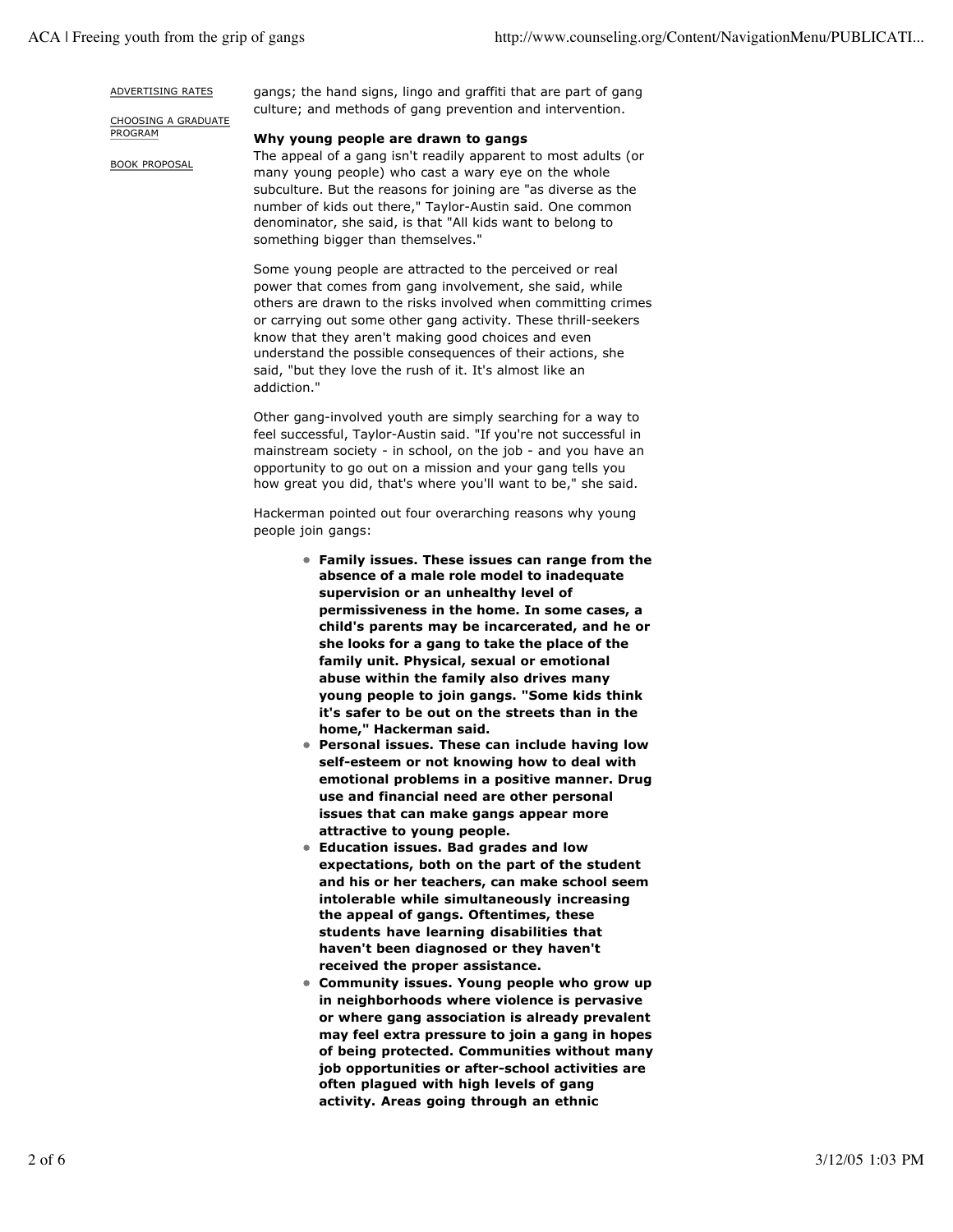# **transition may also see increased levels of gang membership as gangs fight to hold onto old turf or gain new turf, Hackerman said.**

# **Seeing past the client's gang persona**

Taylor-Austin understands why many counselors aren't comfortable working with gang members, and she doesn't push her peers in the profession to do so. "This is a whole culture unto itself that many people don't know about," she said. "Gang members scare people, and they can scare therapists."

But fear isn't the only thing many counselors have to overcome to effectively reach this growing segment of society. Counselors must take special care not to judge these clients before meeting them, said Hackerman, who added that she has never felt threatened while counseling gang members. "If you come across with that attitude," she said, "you're not going to get anywhere. Just like everywhere else, it's all about mutual respect."

Taylor-Austin wholeheartedly agrees. "They're so bombarded by adults in authority positions judging them that they turn off to that," she said. "They're so disarmed by the fact that I'm not judging them and telling them what to do that they'll open up and share. … Society is already saying that gang members are bad, that they're not human beings. So when people do treat them like human beings, it means a lot to them. … We (counselors) really have to keep our personal values out of it."

She elaborates further on her website, **www.gangcolors.com**: "Clients do not need to be told that gang-banging is 'bad.' Rather they need to have their beliefs challenged, and they may need to learn new ways in which their needs can be met in less violent ways. … I have heard colleagues talk about 'de-programming' gang members. Not only do I believe that approach is dangerous, I also believe it is disrespectful to the client. I believe it is more beneficial to work with a client's self-identity and goals in life (or lack thereof), to explore ways to meet needs in a nonviolent manner and to encourage hope."

Taylor-Austin doesn't gloss over the violence inherent in gang culture or turn a blind eye to its other negative impacts, but she tries to glimpse the world from her clients' perspective and attempts to see the person hidden underneath the gang persona. Many of the gang-involved youth whom she sees are actually smart, gifted kids with wonderful personalities, Taylor-Austin said, but because of where they live or an insecure home life, they are compelled to make choices that they might not make in a more stable environment. "Given the situations they're in, some of them are doing amazingly well," she said, pointing to gang members who choose to stay in school or are helping to raise a sibling.

One of the biggest misconceptions about gang members even among some counselors - is "that they're not going to change or don't want to change," Taylor-Austin said. "In the end, almost every gang member I've talked to doesn't think that being in a gang is a positive thing. A lot of them don't really want to be doing it." She strongly believes that most gang members are not sociopathic, and if given the right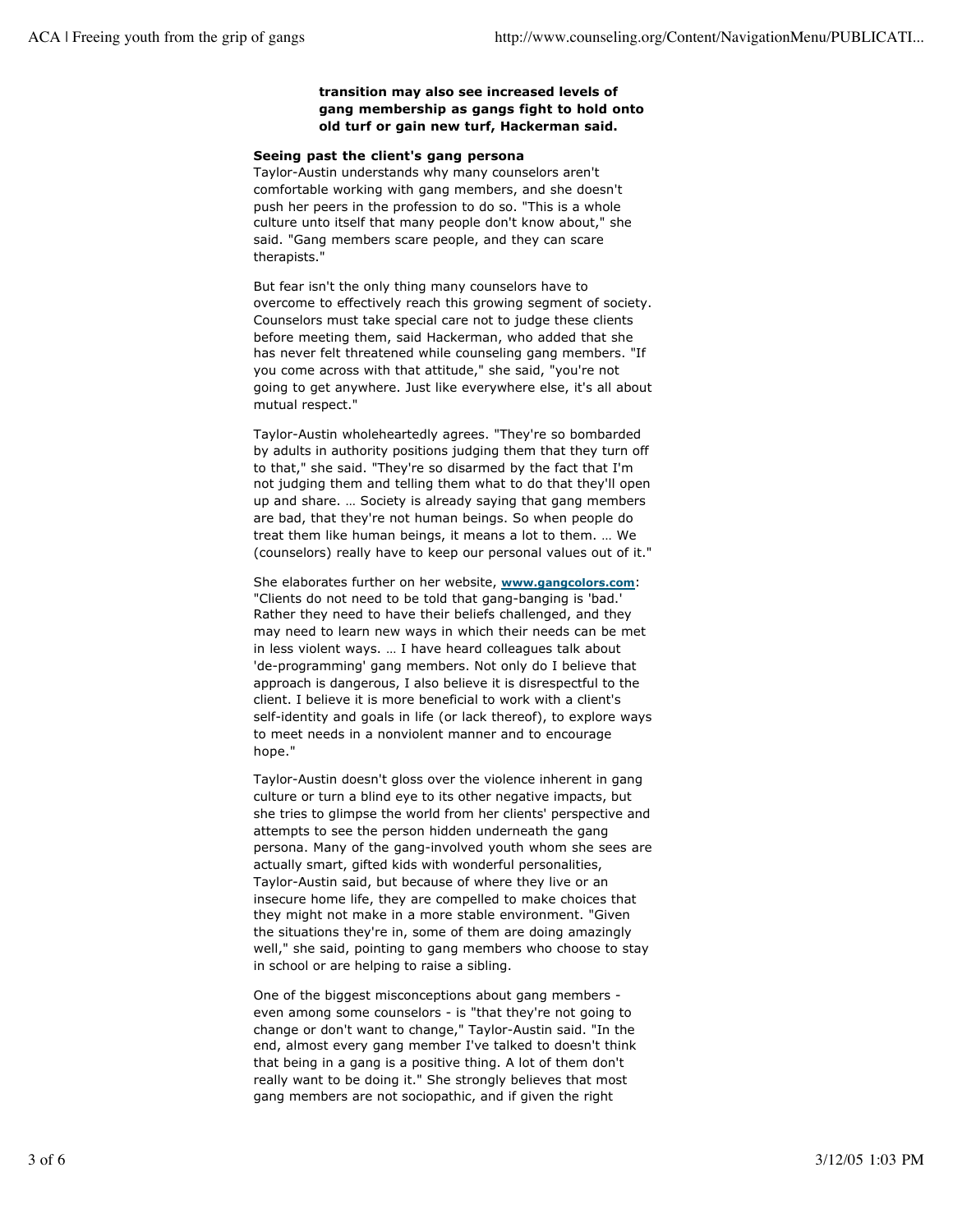support and opportunities, can succeed in mainstream society.

When Hackerman begins counseling a gang member, she immediately tries to establish a code of mutual respect. She lets the client know she is not intimidated, but at the same time steers clear of any "might is right" tactics of her own, no matter how subtle, such as raising her voice. She also sets ground rules that the client must follow, or else that particular counseling session is immediately terminated. Some rules seem obvious: Clients cannot bring any type of weapon to the mental health facility and cannot come to the office under the influence of drugs or alcohol. Other rules model healthy relationships. For instance, dishonesty and manipulation are not tolerated during the counseling sessions. After establishing a rapport, Hackerman also won't allow the gang member to use street slang in the sessions or in any of the group activities. "Their response (to the ground rules) is usually, 'That's wack (lame),'" Hackerman said. "But then they say, 'OK, that's cool.'" The message is clear: If they respect Hackerman's rules, she will treat them with mutual respect.

### **Getting to the root problem**

Gang involvement, in my opinion, is a symptom," Taylor-Austin said, "the same way that alcoholism is a symptom of something else. There is some larger problem underlying it. My approach (in counseling gang members) has always been to focus on the underlying issues and not talk about gang involvement all that much in the early stages."

Instead she talks with her clients about the choices they are making and helps them to examine why they are making those decisions. "There just seems to be a lot of pain underneath most people's unhealthy behaviors," Taylor-Austin said. "My belief is that people are people, and we have more similarities than differences." Many young people think joining a gang is a logical step to take to ease the hurt in their lives or to achieve their goal of belonging, she said.

Likewise, Hackerman also focuses on what void her clients are trying to fill by joining a gang. This usually goes back to at least one of the four overarching issues: family, personal, education or community issues. "The main thing is just knowing where they're coming from," she said, but the process of discovering why a young person joined a gang to begin with can be arduous. The level of trust and respect is built gradually over time, Hackerman said, and it can take months before a client is truly open and honest. Until that rapport is built, clients may lie about their experiences, embellish their level of involvement (especially in group settings with other gang members) or direct personal, verbal attacks at the counselor in hopes of shifting the focus off of the real issue, she said.

While Hackerman believes more truth tends to come out in private sessions between the counselor and client, she said that group activities are also useful in getting gang members to reconsider their way of life. She has used reality-based interventions in group settings to paint a graphic picture of where gang life is likely to lead most of its members - prison or the morgue. For instance, Hackerman sometimes has gang members role-play a funeral in which one of them has met a tragic end. The "dead" gang member is carried on a board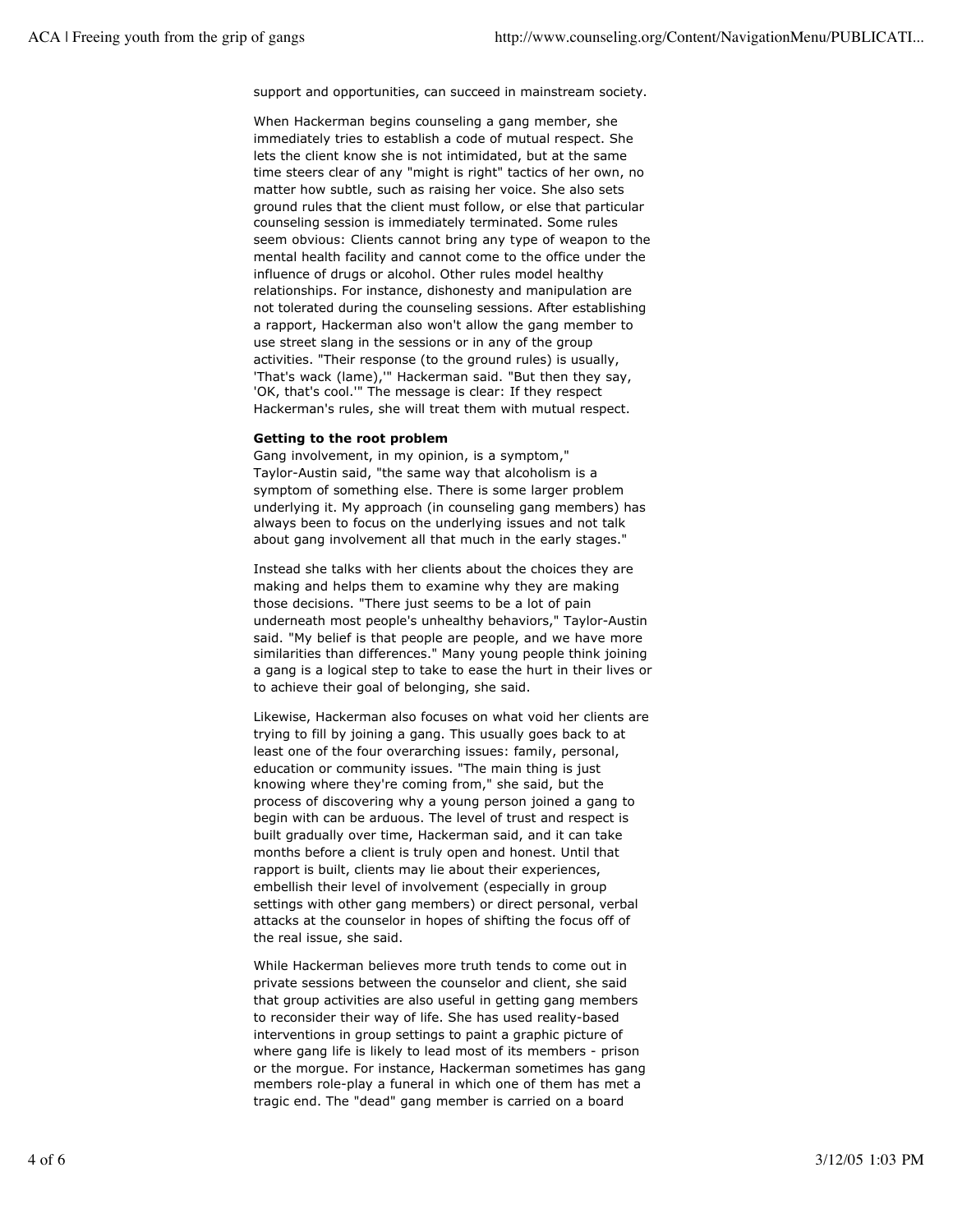(symbolizing a coffin) by his fellow gang members as they sing hymns and reflect on his life. Her clients often become very emotional during this exercise, said Hackerman, who then has the gang members talk about the "funeral" with their parents.

After dealing with the issue of why a young man or young woman is involved with a gang, Hackerman tries to get clients to see the other options that are out there for them, and helps them to make long-term goals and plans, such as earning their GED, high school diploma or college degree, or getting a job. "The big thing is communicating to these kids, 'What do you want out of life?'" Hackerman said. Once her teen-age clients begin focusing on other areas of their life, she said, many fade out of gangs on their own. "For gang members, (seeing other options) is almost awe-inspiring," she said. "Many of them haven't seen past the (neighborhood convenience store)."

Taylor-Austin is also a big believer in helping gang-involved youth explore options they might not have known existed otherwise. Her No. 1 objective with these clients is not to remove them from a gang, she said, but "to find out what their goals are and what they would like to achieve. I don't have an agenda about what I want to accomplish. It's about what they want to accomplish." As she explains on her website: "Our goal, as therapists, is not to tell these youth what to do, but to lead them in examining different aspects of their lives so that they may come to a decision about whether their current way of life is 'working for them.'"

While Taylor-Austin doesn't believe there is any one "right way" to counsel gang members, she said she has found reality therapy to be the most useful theory. The main goal of reality therapy is to help clients reconnect to the people that they need, and gang members are almost always suffering disconnectedness to family members or to society at large. "Addressing those underlying issues is really the key," Taylor-Austin said.

An important aspect of reality therapy is to help clients make specific, realistic and workable plans to better their lives, she said. For example, Taylor-Austin may help a client draw up a plan for getting a job, not just for the sake of making money, but also as a bridge to reconnect the gang member to mainstream culture. The plan might cover where to apply, how to follow up and even how to deal with rejection. Many gang members become dejected when their goals do not come to fruition right away, Taylor-Austin said, so it is vital to remind them that everyone has experienced rejection and discouragement. Drawing up these plans "helps the client feel like they are in control of their life," she said.

### **Final words of advice**

Counselors interested in working with gang-involved youth need to have a good grasp on gang culture, norms and values, Taylor-Austin said. She recommends reading as much on the subject as possible and, as you branch out into counseling gang-involved youth, asking your clients to explain elements of gang life to you. "My clients have been the best teachers for me," she said.

Hackerman preaches patience. Even if you quickly develop a